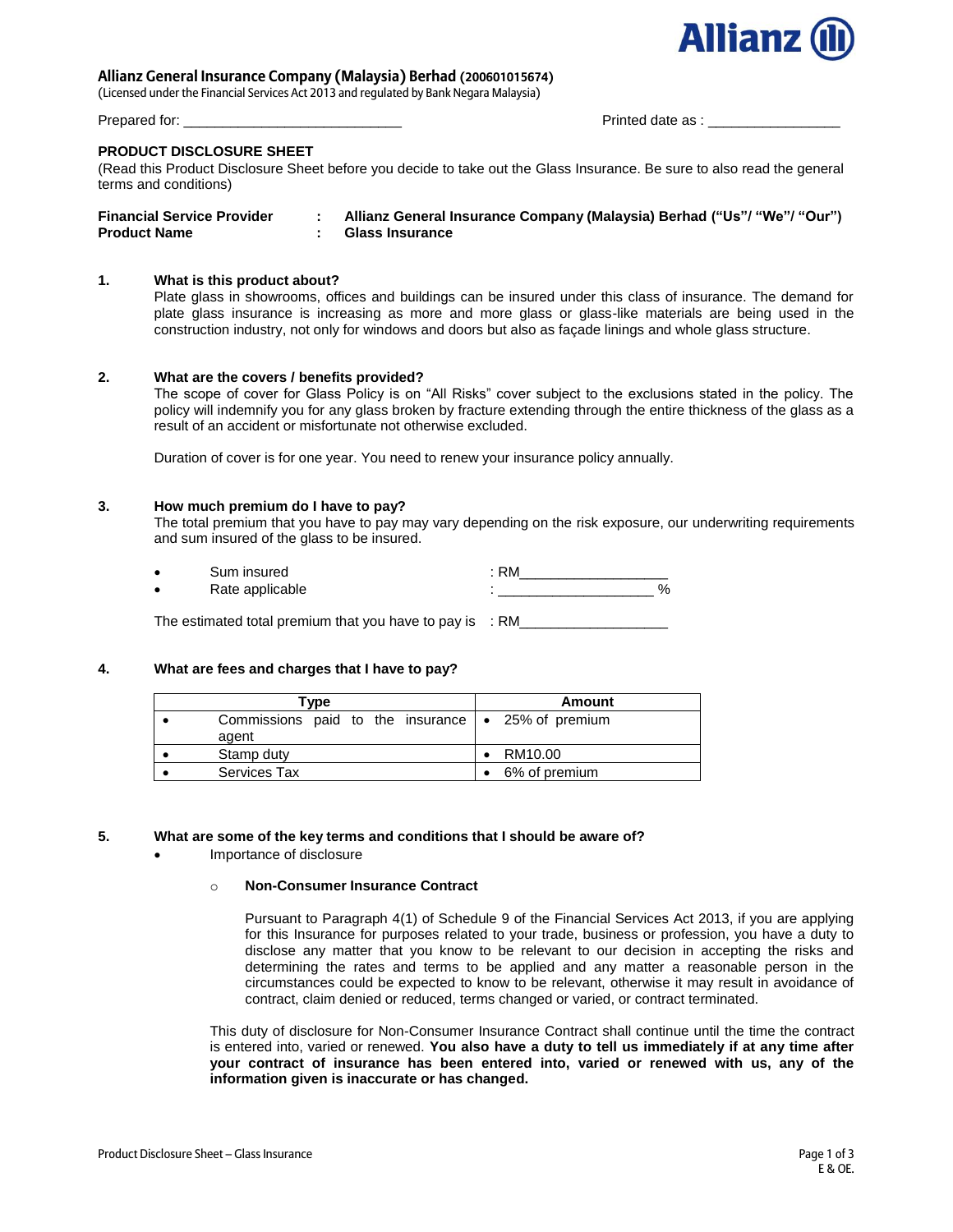

# **Allianz General Insurance Company (Malaysia) Berhad (200601015674)**

(Licensed under the Financial Services Act 2013 and regulated by Bank Negara Malaysia)

- All glass should be deemed to be plain and no painting, lettering, embossing, bending, silvering or ornamental work on glass shall be deemed to be insured, unless such information has been declared and agreed by us.
- You should take all reasonable precautions to prevent any damage/breakage to the glass.
- You may insured your property on Market Value or Replacement Value Basis:
	- o Market Value basis we will pay the cost of repairing the loss or damaged property less the amount for wear, tear and depreciation.
	- $\circ$  Replacement Value Basis we will reinstate repair or replace the loss or damage property without deductions being made for wear, tear or depreciation, provided that the sum covered is adequate to cover the total cost of replacing your property.
- If your property amount insured is less than the actual value at the time of loss (i.e. under insurance), you are deemed to be self-insurance the difference.
- You must inform your insurance intermediary or us in writing on any material changes during the policy period so that the necessary amendments are endorsed to your policy.
- This insurance is subjected to 60 days Premium Warranty, i.e. premium due must be paid and received by insurer within sixty (60) days from inception. Failing which, policy is automatically cancelled and 60 days pro rate premium shall be entitled to insurer.

# **6. What are the major exclusions under this policy?**

This policy does not cover loss destruction or damage :

- Breakage arising out of earthquake or volcanic eruption.
- Frames or framework.
- Occasioned by or happening through.
	- (a) War, invasion, acts of foreign enemies, hostilities or warlike operations (whether war be declared or not) or civil war.
	- (b) Mutiny, strike riot and civil commotion, military or popular rising, insurrection, rebellion, revolution, military or usurped power, martial law or state of siege or any of the events or causes which determined the proclamation or maintenance of martial law or state of siege.

*Note: This list is non-exhaustive. Please refer to the sample policy contract for the full list of exclusions under this policy.* 

# **7. Can I cancel my policy?**

You may cancel your policy by giving written notice to us. Upon cancellation, you are entitled to a refund of the premium less premium based on our short period rates for the period of the policy which has been in force.

# **8. What do I need to do if there are changes to my contact details?**

It is important that you inform us of any change in your contact details to ensure that all correspondences reach you in a timely manner.

#### **9. Where can I get further information?**

Should you require additional information about our Glass Insurance or any other types of insurance product, you can contact us or any of our branches or you can obtain a copy from our insurance agent or visit [www.allianz.com.my](http://www.allianz.com.my/)

If you have any enquiries, please contact us at:

**Allianz Customer Service Center** Allianz Arena Ground Floor, Block 2A, Plaza Sentral Jalan Stesen Sentral 5, Kuala Lumpur Sentral 50470 Kuala Lumpur. Allianz Contact Center: 1 300 22 5542 Email: customer.service@allianz.com.my **O**<sup> $\odot$ </sup> AllianzMalaysia allianz.com.my